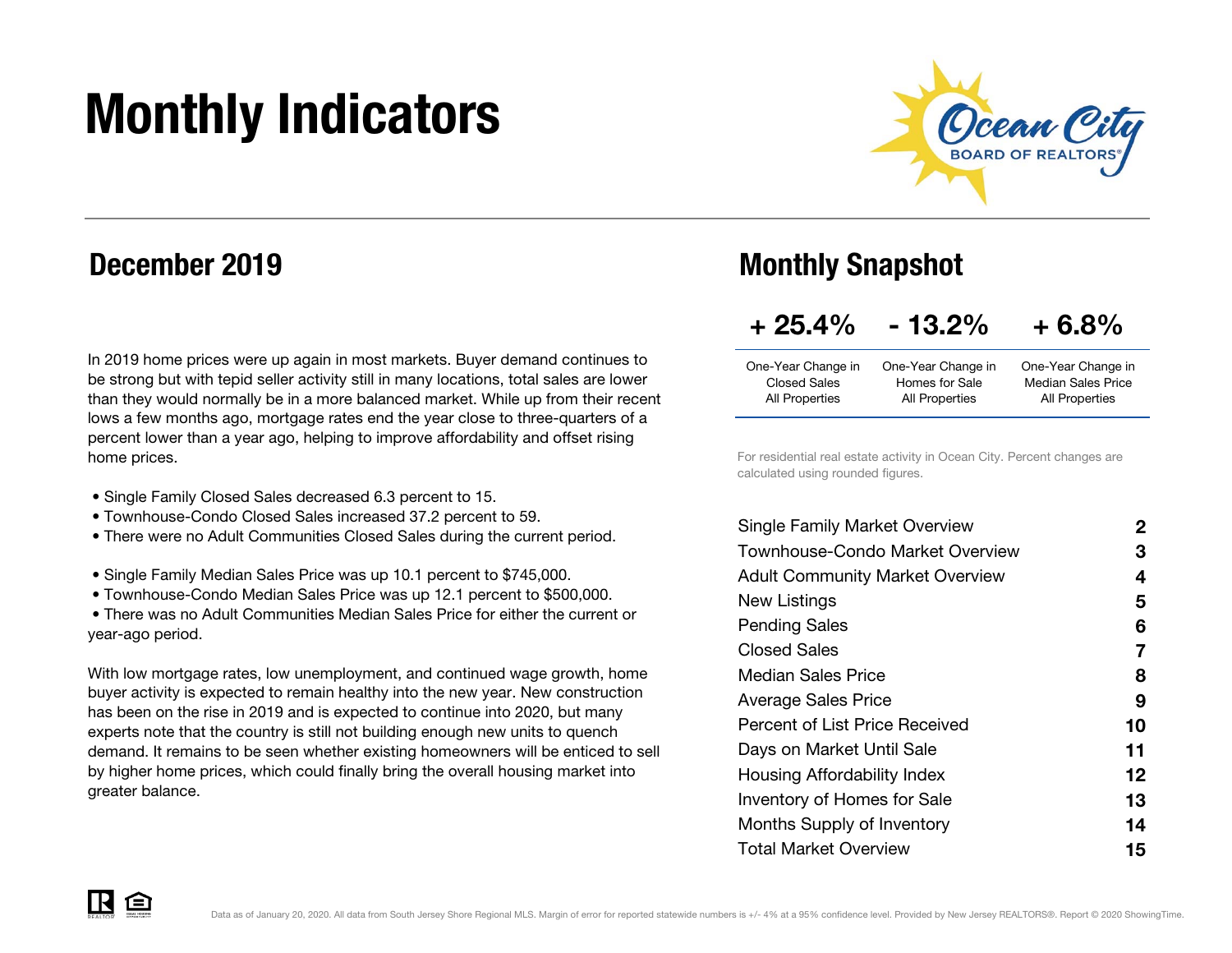## Single Family Market Overview

Key metrics for Single Family Properties Only, excluding Manufactured Housing, for the report month and for year-to-date (YTD) starting from the first of the year.



| <b>Key Metrics</b>                 | <b>Historical Sparklines</b>                  | 12-2018   | 12-2019               | Percent Change |                | <b>YTD 2018 YTD 2019</b> | Percent Change |
|------------------------------------|-----------------------------------------------|-----------|-----------------------|----------------|----------------|--------------------------|----------------|
| <b>New Listings</b>                | 12-2016<br>12-2019                            | 16        | 18                    | $+12.5%$       | 438            | 439                      | $+0.2%$        |
| <b>Pending Sales</b>               | 12-2016<br>12-2017<br>12-2018<br>12-2019      | 10        | $\boldsymbol{9}$      | $-10.0%$       | 250            | 255                      | $+2.0%$        |
| <b>Closed Sales</b>                | 12-2016<br>12-2017<br>12-2018<br>2-2019       | 16        | 15                    | $-6.3%$        | 253            | 236                      | $-6.7%$        |
| <b>Median Sales Price</b>          | 12-2016<br>12-2017<br>12-2018<br>12-2019      | \$676,500 | \$745,000             | $+10.1%$       | \$705,000      | \$742,500                | $+5.3%$        |
| <b>Average Sales Price</b>         | 12-2016<br>12-2011<br>12-2018<br>2-2019       |           | \$778,181 \$1,070,127 | $+37.5%$       | \$866,087      | \$917,658                | $+6.0%$        |
| <b>Pct. of List Price Received</b> | 12-2016<br>12-2017<br>12-2018<br>12-2019      | 97.8%     | 96.6%                 | $-1.2%$        | 95.0%          | 96.1%                    | $+1.2%$        |
| <b>Days on Market</b>              | 12-2016<br>12-2018<br>12-2019<br>12-2017      | 132       | 89                    | $-32.6%$       | 81             | 71                       | $-12.3%$       |
| <b>Housing Affordability Index</b> | 12-2016<br>12-2017<br>12-2018<br>12-2019      | 49        | 45                    | $-8.2%$        | 47             | 45                       | $-4.3%$        |
| <b>Inventory of Homes for Sale</b> | П<br>12-2016<br>12-2019<br>12-2017<br>12-2018 | 211       | 205                   | $-2.8%$        | $\overline{a}$ |                          |                |
| <b>Months Supply of Inventory</b>  | 12-2016<br>12-2017<br>12-2018<br>12-2019      | 10.1      | 9.6                   | $-5.0%$        | $-$            |                          | --             |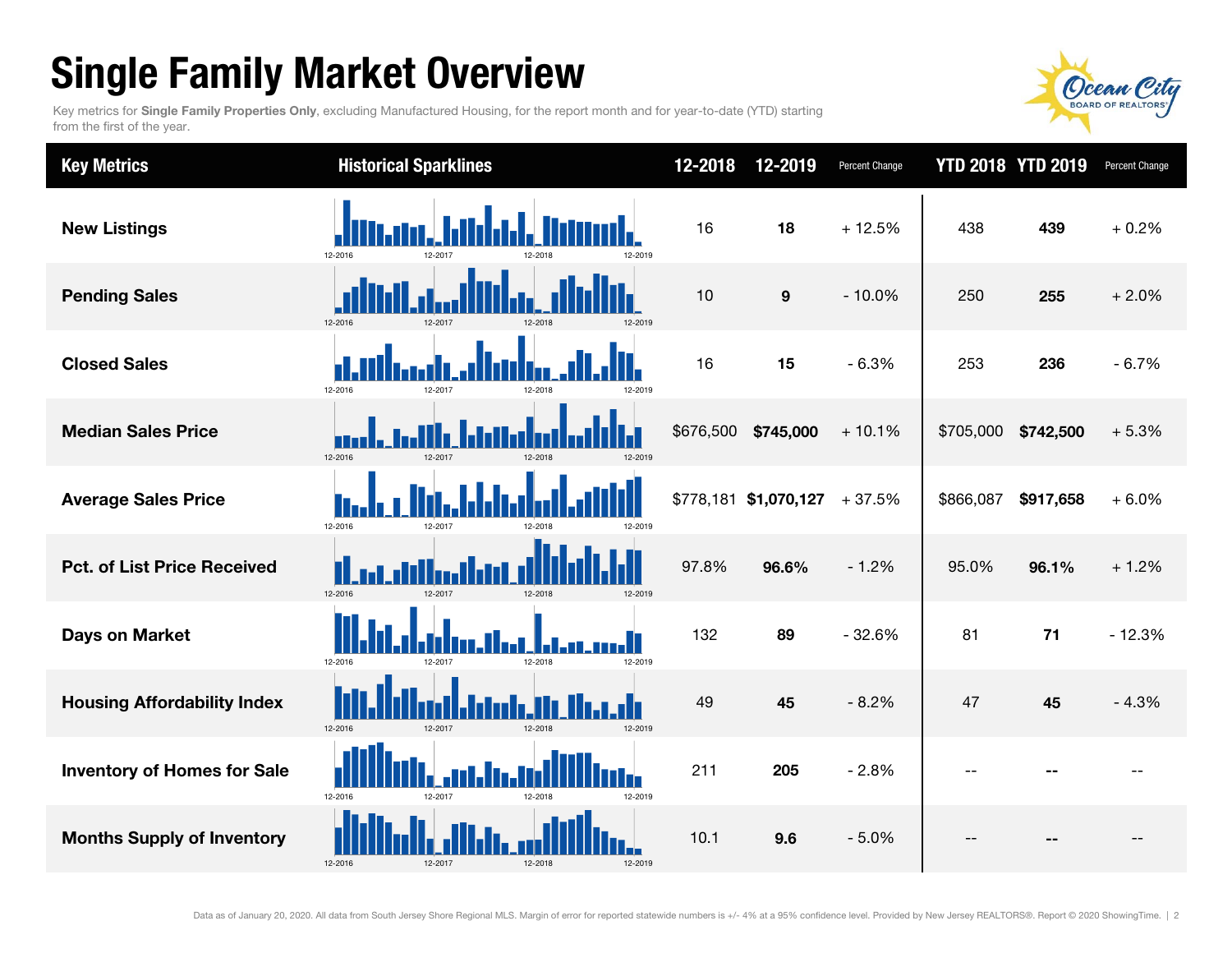### Townhouse-Condo Market Overview

Key metrics for Townhouses and Condominiums Only for the report month and for year-to-date (YTD) starting from the first of the year.



| <b>Key Metrics</b>                 | <b>Historical Sparklines</b>             | 12-2018   | 12-2019   | Percent Change |           | <b>YTD 2018 YTD 2019</b> | Percent Change |
|------------------------------------|------------------------------------------|-----------|-----------|----------------|-----------|--------------------------|----------------|
| <b>New Listings</b>                | 12-2016                                  | 56        | 29        | $-48.2%$       | 1,148     | 1,173                    | $+2.2%$        |
| <b>Pending Sales</b>               | 12-2016<br>12-2019<br>12-2017<br>12-2018 | 29        | 33        | $+13.8%$       | 692       | 770                      | $+11.3%$       |
| <b>Closed Sales</b>                | 12-2016                                  | 43        | 59        | $+37.2%$       | 687       | 731                      | $+6.4%$        |
| <b>Median Sales Price</b>          | 12-2016<br>12-2017<br>12-2018<br>12-2019 | \$446,000 | \$500,000 | $+12.1%$       | \$494,900 | \$500,000                | $+1.0%$        |
| <b>Average Sales Price</b>         | 12-2016<br>12-2017<br>12-2018            | \$522,797 | \$564,064 | $+7.9%$        | \$548,376 | \$584,519                | $+6.6%$        |
| <b>Pct. of List Price Received</b> | 12-2016<br>12-2017<br>12-2018<br>12-2019 | 96.0%     | 95.4%     | $-0.6%$        | 96.3%     | 96.3%                    | 0.0%           |
| <b>Days on Market</b>              | 12-2016<br>12-2019<br>12-2017<br>12-2018 | 88        | 68        | $-22.7%$       | 88        | 82                       | $-6.8%$        |
| <b>Housing Affordability Index</b> | 12-2016<br>12-2017<br>12-2018<br>12-2019 | 75        | 67        | $-10.7%$       | 67        | 67                       | 0.0%           |
| <b>Inventory of Homes for Sale</b> | 12-2016<br>12-2017<br>12-2019<br>12-2018 | 574       | 476       | $-17.1%$       | $-$       |                          |                |
| <b>Months Supply of Inventory</b>  | 12-2016<br>12-2017<br>12-2018<br>12-2019 | 10.0      | 7.4       | $-26.0%$       |           | $ -$                     | --             |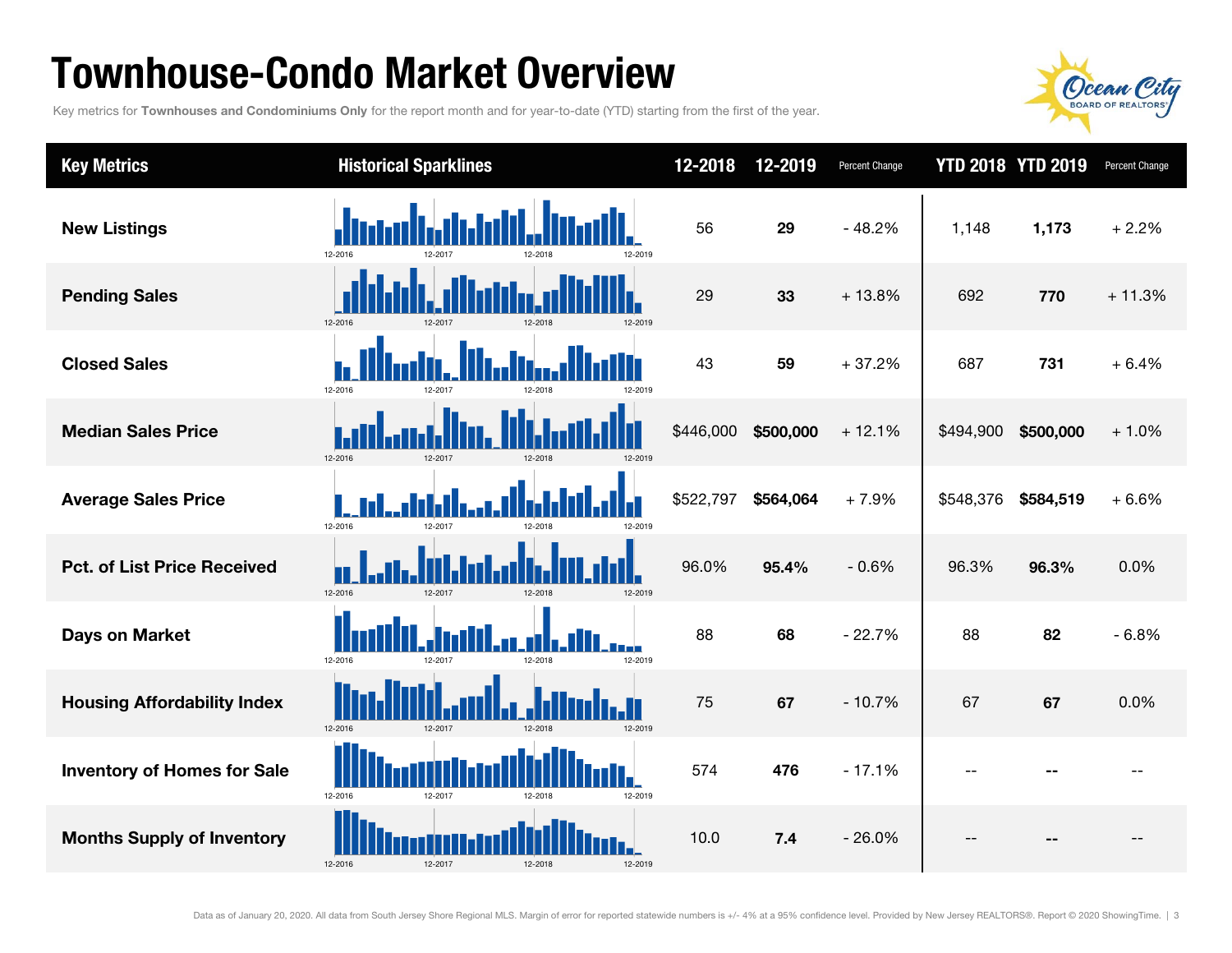## Adult Community Market Overview

Key metrics for properties in Adult Communities Only for the report month and for year-to-date (YTD) starting from the first of the year.



| <b>Key Metrics</b>                 | <b>Historical Sparklines</b>             | 12-2018     | 12-2019     | Percent Change           |                           | <b>YTD 2018 YTD 2019</b> | Percent Change |
|------------------------------------|------------------------------------------|-------------|-------------|--------------------------|---------------------------|--------------------------|----------------|
| <b>New Listings</b>                | 12-2017<br>12-2018<br>12-2019<br>12-2016 | $\pmb{0}$   | $\mathbf 0$ | $\overline{\phantom{m}}$ | 5                         | $\blacksquare$           | $-80.0%$       |
| <b>Pending Sales</b>               | 12-2016<br>12-2017<br>12-2018<br>12-2019 | 0           | $\pmb{0}$   | $\overline{\phantom{m}}$ | 3                         | $\mathbf{1}$             | $-66.7%$       |
| <b>Closed Sales</b>                | 12-2016<br>12-2017<br>12-2018<br>12-2019 | $\mathsf 0$ | $\pmb{0}$   | $-$                      | $\ensuremath{\mathsf{3}}$ | 1                        | $-66.7%$       |
| <b>Median Sales Price</b>          | 12-2017<br>12-2016<br>12-2018<br>12-2019 | \$0         | \$0         | $-\,-$                   |                           | \$157,000 \$160,000      | $+1.9%$        |
| <b>Avg. Sales Price</b>            | 12-2016<br>12-2018<br>12-2017<br>12-2019 | \$0         | \$0         | $\overline{\phantom{m}}$ | \$156,000                 | \$160,000                | $+2.6%$        |
| <b>Pct. of List Price Received</b> | 12-2018<br>12-2016<br>12-2017<br>12-2019 | 0.0%        | 0.0%        | $\overline{\phantom{a}}$ | 95.3%                     | 94.2%                    | $-1.2%$        |
| <b>Days on Market</b>              | 12-2017<br>12-2018<br>12-2019<br>12-2016 | $\mathsf 0$ | $\mathbf 0$ | $\overline{\phantom{m}}$ | 123                       | 9                        | $-92.7%$       |
| <b>Affordability Index</b>         | 12-2016<br>12-2017<br>12-2018<br>12-2019 | 0           | $\pmb{0}$   | $\overline{\phantom{a}}$ | $\pmb{0}$                 | $\mathbf 0$              |                |
| <b>Homes for Sale</b>              | 12-2019<br>12-2016<br>12-2017<br>12-2018 | 1           | $\pmb{0}$   | $-100.0%$                |                           |                          |                |
| <b>Months Supply</b>               | 12-2016<br>12-2017<br>12-2018<br>12-2019 | 1.0         | 0.0         | $-100.0%$                |                           |                          |                |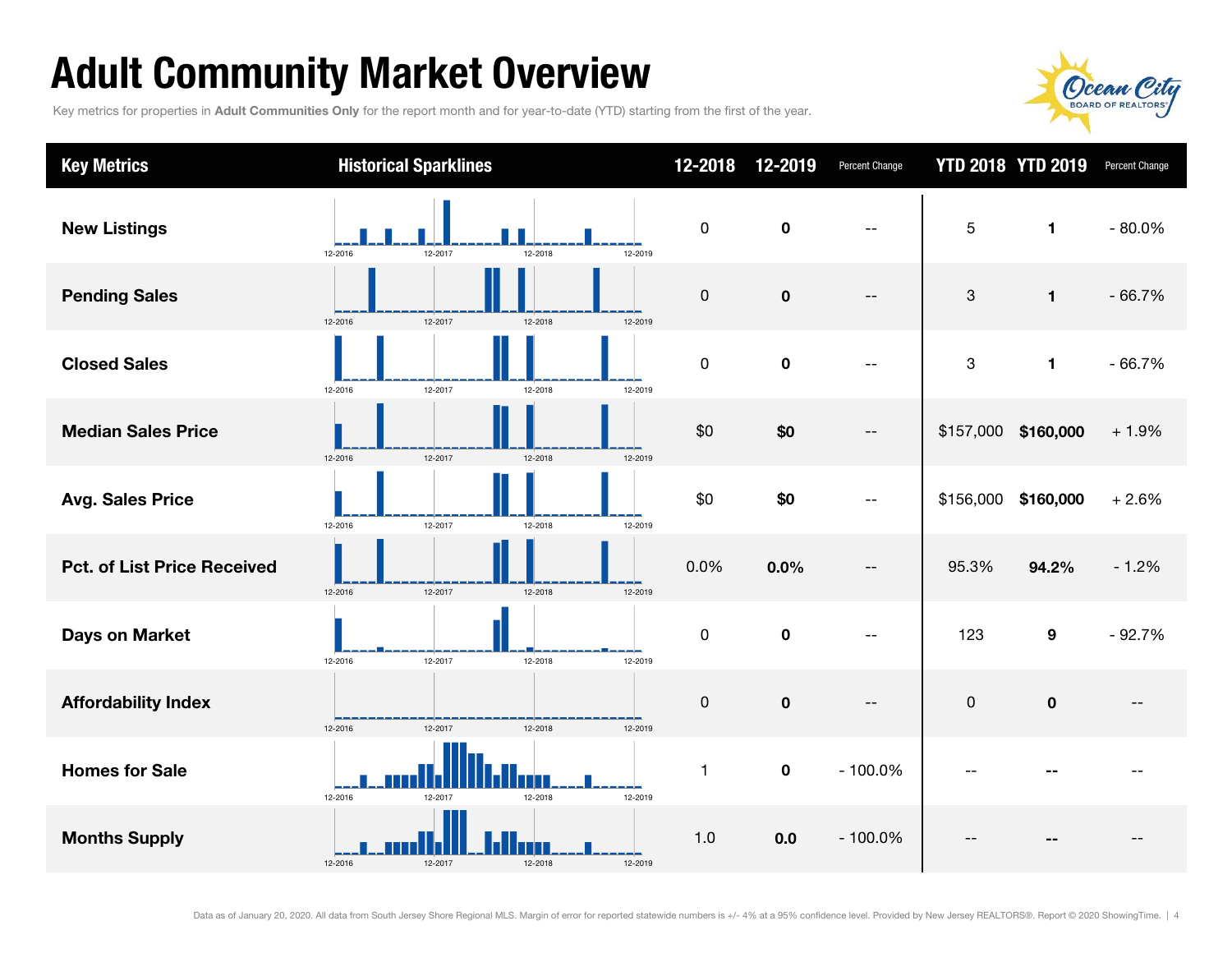### New Listings

December

A count of the properties that have been newly listed on the market in a given month.





#### Year to Date



#### Historical New Listings by Month



|                  | <b>Single Family</b> | <b>Townhouse-Condo</b> | <b>Adult Communities</b> |
|------------------|----------------------|------------------------|--------------------------|
| January 2019     | 44                   | 151                    | 0                        |
| February 2019    | 42                   | 114                    | 0                        |
| March 2019       | 37                   | 104                    | 0                        |
| April 2019       | 40                   | 105                    | 0                        |
| May 2019         | 38                   | 79                     | 0                        |
| June 2019        | 38                   | 87                     | 1                        |
| <b>July 2019</b> | 36                   | 96                     | 0                        |
| August 2019      | 36                   | 113                    | 0                        |
| September 2019   | 37                   | 131                    | 0                        |
| October 2019     | 45                   | 115                    | 0                        |
| November 2019    | 28                   | 49                     | 0                        |
| December 2019    | 18                   | 29                     | 0                        |
| 12-Month Avg.    | 37                   | 98                     | 0                        |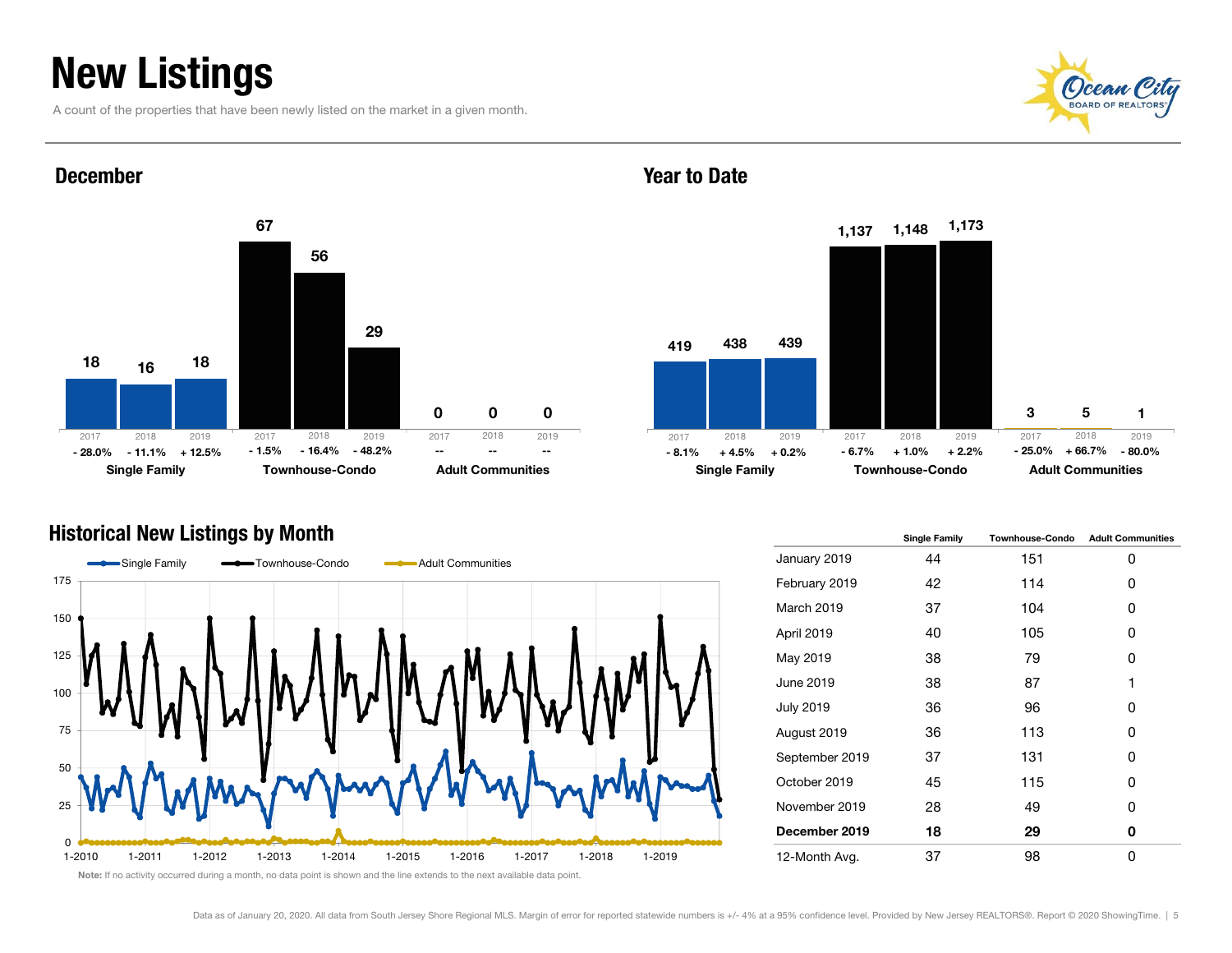### Pending Sales

A count of the properties on which offers have been accepted in a given month.





#### December





2467231250 6923255770 1Single Family **Townhouse-Condo** Adult Communities 2018 2019 2017 2018 2019  $+ 2.5\% + 1.6\% + 2.0\% + 16.1\% - 4.3\% + 11.3\%$  - 66.7%2017 2018 2019 - 66.7%

#### Year to Date

 $\Omega$ 

|                   | <b>Single Family</b> | <b>Townhouse-Condo</b> | <b>Adult Communities</b> |
|-------------------|----------------------|------------------------|--------------------------|
| January 2019      | 9                    | 50                     | 0                        |
| February 2019     | 19                   | 53                     | 0                        |
| <b>March 2019</b> | 26                   | 77                     | 0                        |
| April 2019        | 28                   | 75                     | 0                        |
| May 2019          | 22                   | 69                     | 0                        |
| June 2019         | 20                   | 59                     | 0                        |
| <b>July 2019</b>  | 29                   | 76                     | 1                        |
| August 2019       | 28                   | 75                     | 0                        |
| September 2019    | 23                   | 75                     | 0                        |
| October 2019      | 24                   | 77                     | 0                        |
| November 2019     | 18                   | 51                     | 0                        |
| December 2019     | 9                    | 33                     | 0                        |
| 12-Month Avg.     | 21                   | 64                     | 0                        |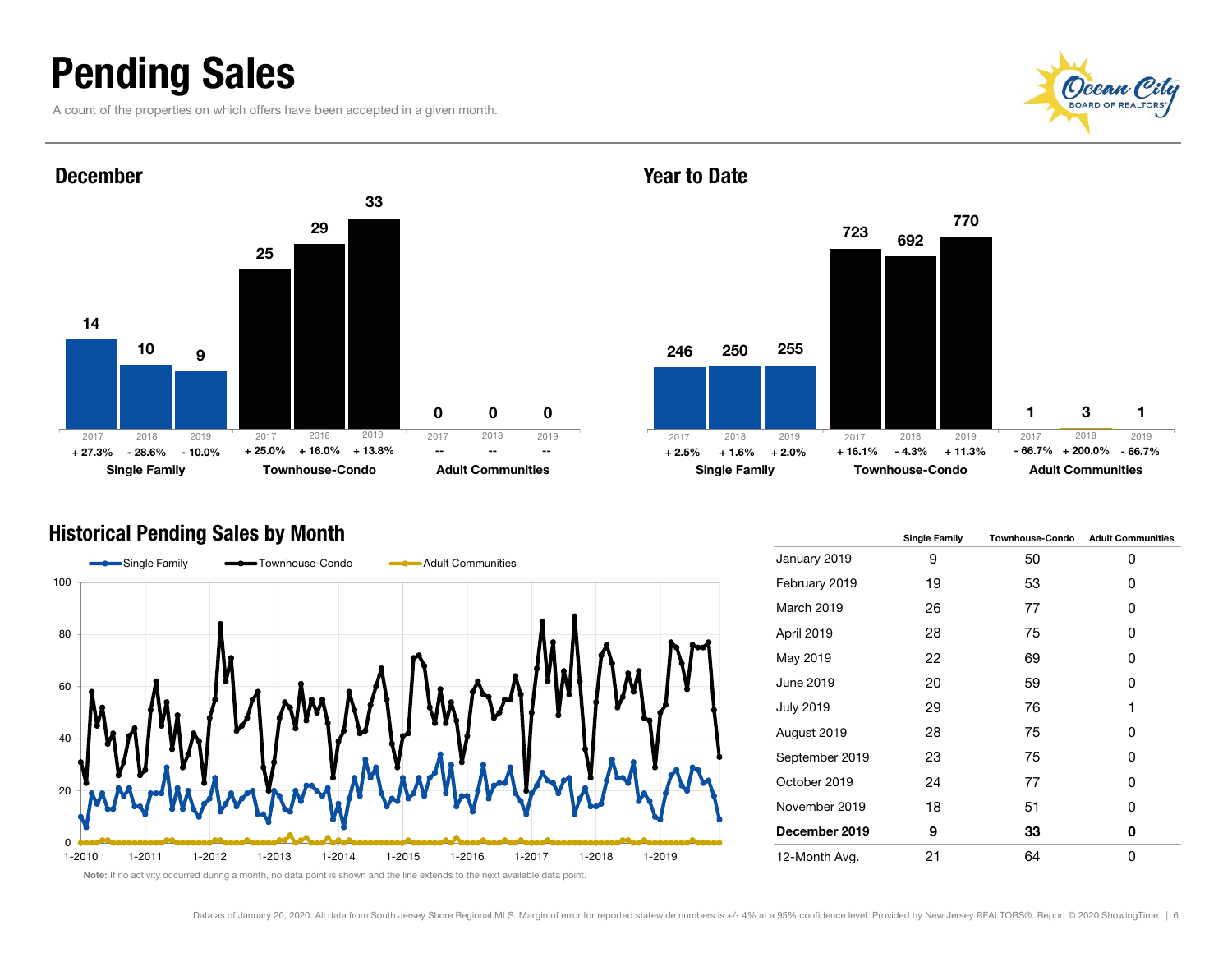### Closed Sales

A count of the actual sales that closed in a given month.





#### December





2437341253 6873236731 1Single Family **Townhouse-Condo** Adult Communities 2018 2019 2017 2018 2019  $\%$  -- - - - - - - - -3.2% +4.1% -6.7% +19.3% -6.4% +6.4% -75.0% +200.0% -66.7% 20172018 2019

|                   | <b>Single Family</b> | <b>Townhouse-Condo</b> | <b>Adult Communities</b> |
|-------------------|----------------------|------------------------|--------------------------|
| January 2019      | 16                   | 43                     | 0                        |
| February 2019     | 9                    | 38                     | 0                        |
| <b>March 2019</b> | 12                   | 52                     | 0                        |
| April 2019        | 20                   | 80                     | 0                        |
| May 2019          | 27                   | 81                     | 0                        |
| June 2019         | 25                   | 69                     | 0                        |
| <b>July 2019</b>  | 12                   | 52                     | 0                        |
| August 2019       | 17                   | 57                     | 1                        |
| September 2019    | 32                   | 66                     | 0                        |
| October 2019      | 26                   | 69                     | 0                        |
| November 2019     | 25                   | 65                     | 0                        |
| December 2019     | 15                   | 59                     | 0                        |
| 12-Month Avg.     | 20                   | 61                     | 0                        |

#### Year to Date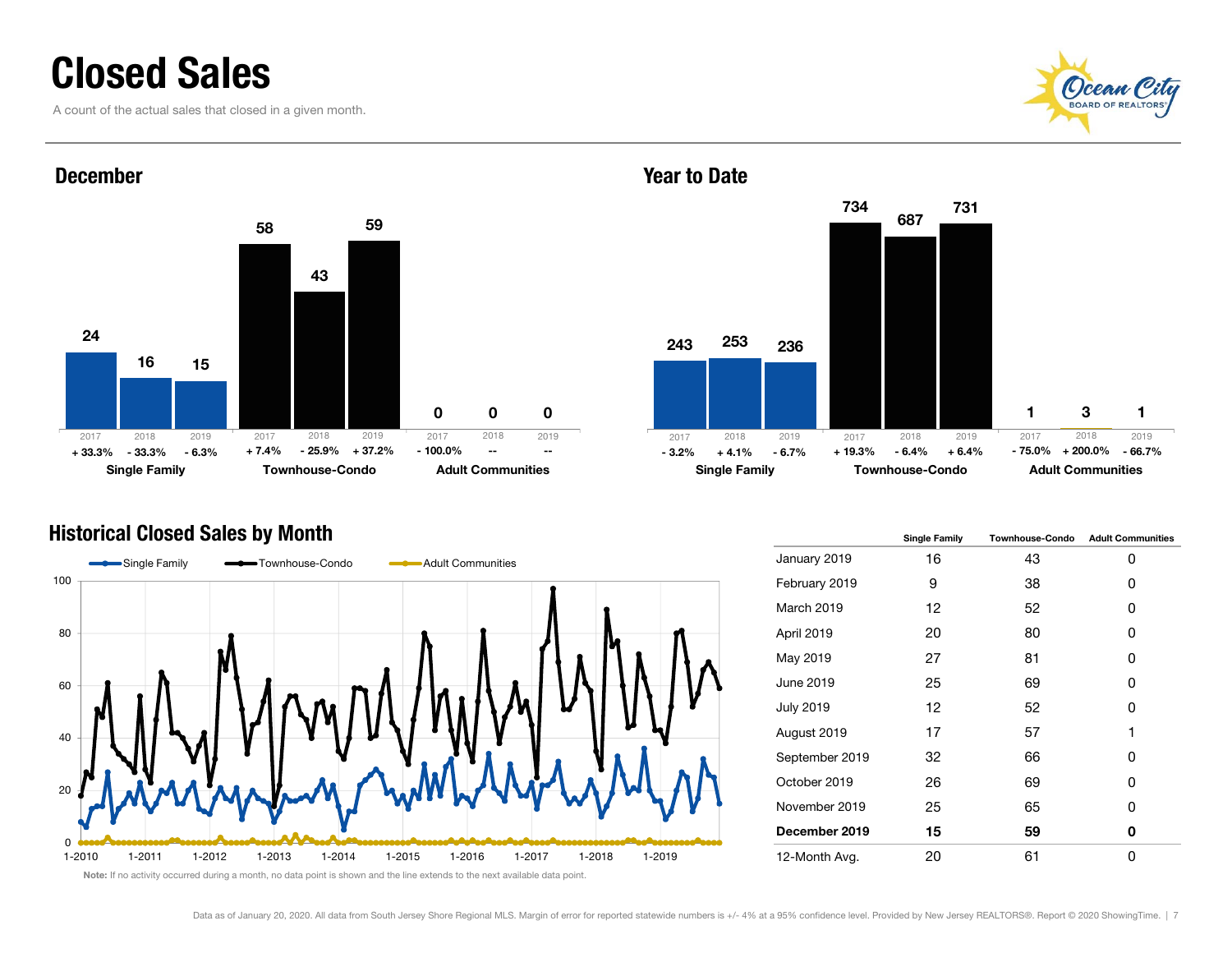### Median Sales Price

Point at which half of the sales sold for more and half sold for less, not accounting for seller concessions, in a given month.





#### December



#### Historical Median Sales Price by Month



|                   | <b>Single Family</b> | <b>Townhouse-Condo</b> | <b>Adult Communities</b> |
|-------------------|----------------------|------------------------|--------------------------|
| January 2019      | \$669,500            | \$509,000              | \$0                      |
| February 2019     | \$725,000            | \$460,000              | \$0                      |
| <b>March 2019</b> | \$1,033,500          | \$462,500              | \$0                      |
| April 2019        | \$647,500            | \$490,000              | \$0                      |
| May 2019          | \$640,000            | \$500,000              | \$0                      |
| June 2019         | \$735,000            | \$509,000              | \$0                      |
| <b>July 2019</b>  | \$887,750            | \$451,900              | \$0                      |
| August 2019       | \$742,500            | \$496,000              | \$160,000                |
| September 2019    | \$963,500            | \$533,750              | \$0                      |
| October 2019      | \$775,000            | \$565,000              | \$0                      |
| November 2019     | \$642,500            | \$490,000              | \$0                      |
| December 2019     | \$745,000            | \$500,000              | \$0                      |
| 12-Month Med.*    | \$742,500            | \$500,000              | \$160,000                |

\* Median Sales Price for all properties from January 2019 through December 2019. This is not the average of the individual figures above.

#### Year to Date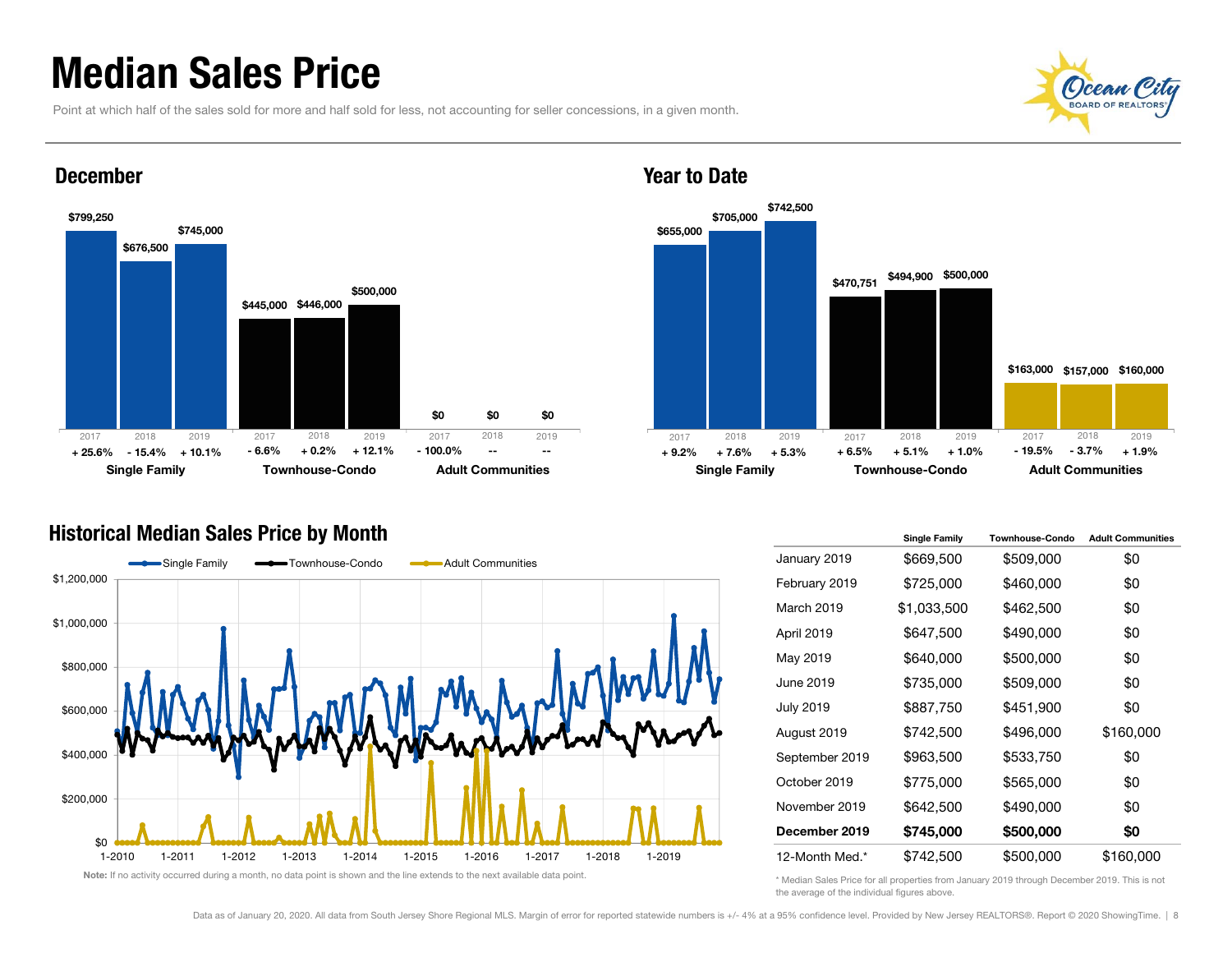### Average Sales Price

Average sales price for all closed sales, not accounting for seller concessions, in a given month.





#### December



#### Year to Date

#### Historical Average Sales Price by Month



|                   | <b>Single Family</b> | <b>Townhouse-Condo</b> | <b>Adult Communities</b> |
|-------------------|----------------------|------------------------|--------------------------|
| January 2019      | \$784,394            | \$597,295              | \$0                      |
| February 2019     | \$920,500            | \$532,136              | \$0                      |
| <b>March 2019</b> | \$1,100,000          | \$613,492              | \$0                      |
| April 2019        | \$706,295            | \$566,071              | \$0                      |
| May 2019          | \$791,218            | \$586,093              | \$0                      |
| June 2019         | \$887,078            | \$629,004              | \$0                      |
| <b>July 2019</b>  | \$948,250            | \$504,261              | \$0                      |
| August 2019       | \$922,768            | \$538,709              | \$160,000                |
| September 2019    | \$1,000,678          | \$598,497              | \$0                      |
| October 2019      | \$917,269            | \$711,445              | \$0                      |
| November 2019     | \$1,035,120          | \$529,818              | \$0                      |
| December 2019     | \$1,070,127          | \$564,064              | \$0                      |
| 12-Month Avg.*    | \$917,658            | \$584,519              | \$160,000                |

\* Avg. Sales Price for all properties from January 2019 through December 2019. This is not the average of the individual figures above.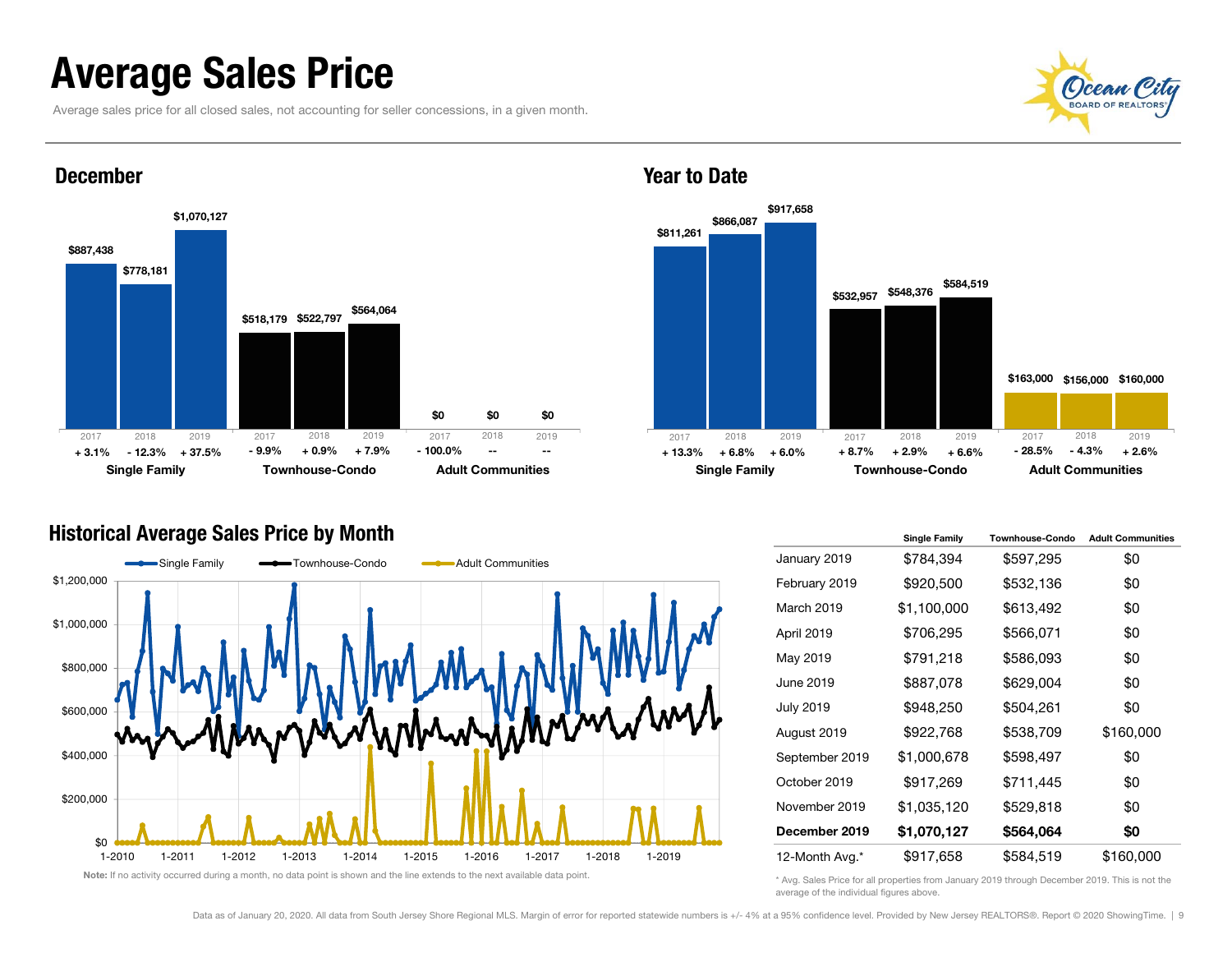### Percent of List Price Received

Percentage found when dividing a property's sales price by its most recent list price, then taking the average for all properties sold in a given month, not accounting for seller concessions.





#### December





#### Historical Percent of List Price Received by Month



|                  | <b>Single Family</b> | <b>Townhouse-Condo</b> | <b>Adult Communities</b> |
|------------------|----------------------|------------------------|--------------------------|
| January 2019     | 97.3%                | 95.7%                  | $0.0\%$                  |
| February 2019    | 95.9%                | 97.4%                  | $0.0\%$                  |
| March 2019       | 97.1%                | 96.5%                  | $0.0\%$                  |
| April 2019       | 95.2%                | 96.5%                  | $0.0\%$                  |
| May 2019         | 95.6%                | 96.5%                  | $0.0\%$                  |
| June 2019        | 97.0%                | 95.2%                  | $0.0\%$                  |
| <b>July 2019</b> | 96.2%                | 96.1%                  | $0.0\%$                  |
| August 2019      | 94.3%                | 96.6%                  | 94.2%                    |
| September 2019   | 96.7%                | 96.1%                  | $0.0\%$                  |
| October 2019     | 95.0%                | 96.4%                  | $0.0\%$                  |
| November 2019    | 96.6%                | 97.6%                  | $0.0\%$                  |
| December 2019    | 96.6%                | 95.4%                  | 0.0%                     |
| 12-Month Avg.*   | 96.1%                | 96.3%                  | 94.2%                    |

\* Pct. of List Price Received for all properties from January 2019 through December 2019. This is not the average of the individual figures above.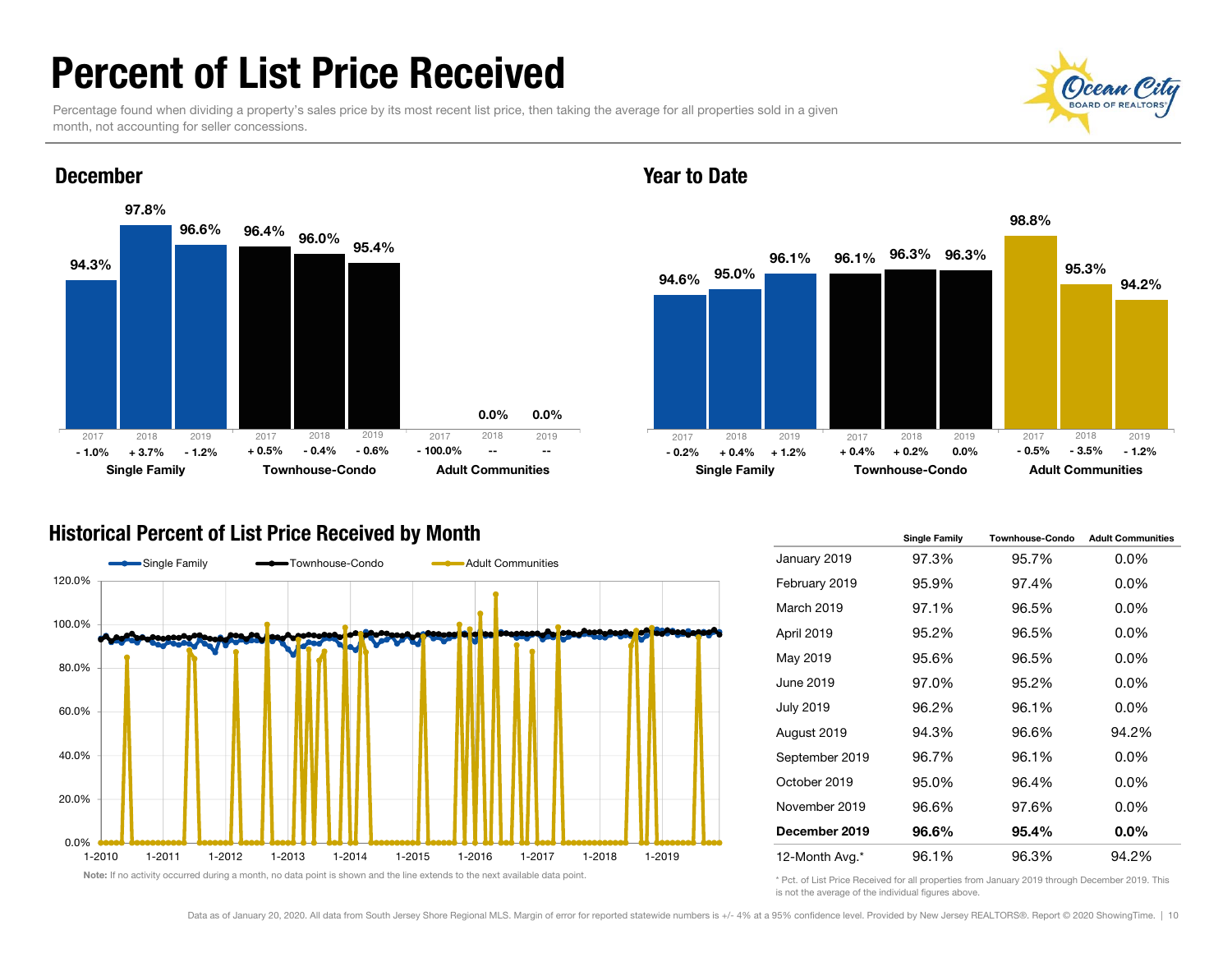### Days on Market Until Sale

Average number of days between when a property is listed and when an offer is accepted in a given month.





#### Year to Date



#### Historical Days on Market Until Sale by Month



|                   | <b>Single Family</b> | <b>Townhouse-Condo</b> | <b>Adult Communities</b> |  |  |
|-------------------|----------------------|------------------------|--------------------------|--|--|
| January 2019      | 66                   | 136                    | 0                        |  |  |
| February 2019     | 81                   | 79                     | 0                        |  |  |
| <b>March 2019</b> | 60                   | 66                     | 0                        |  |  |
| April 2019        | 70                   | 90                     | 0                        |  |  |
| May 2019          | 73                   | 98                     | 0                        |  |  |
| June 2019         | 53                   | 95                     | 0                        |  |  |
| <b>July 2019</b>  | 71                   | 88                     | 0                        |  |  |
| August 2019       | 70                   | 61                     | 9                        |  |  |
| September 2019    | 68                   | 72                     | 0                        |  |  |
| October 2019      | 65                   | 70                     | 0                        |  |  |
| November 2019     | 95                   | 67                     | 0                        |  |  |
| December 2019     | 89                   | 68                     | 0                        |  |  |
| 12-Month Avg.*    | 71                   | 82                     | 9                        |  |  |

\* Days on Market for all properties from January 2019 through December 2019. This is not the average of the individual figures above.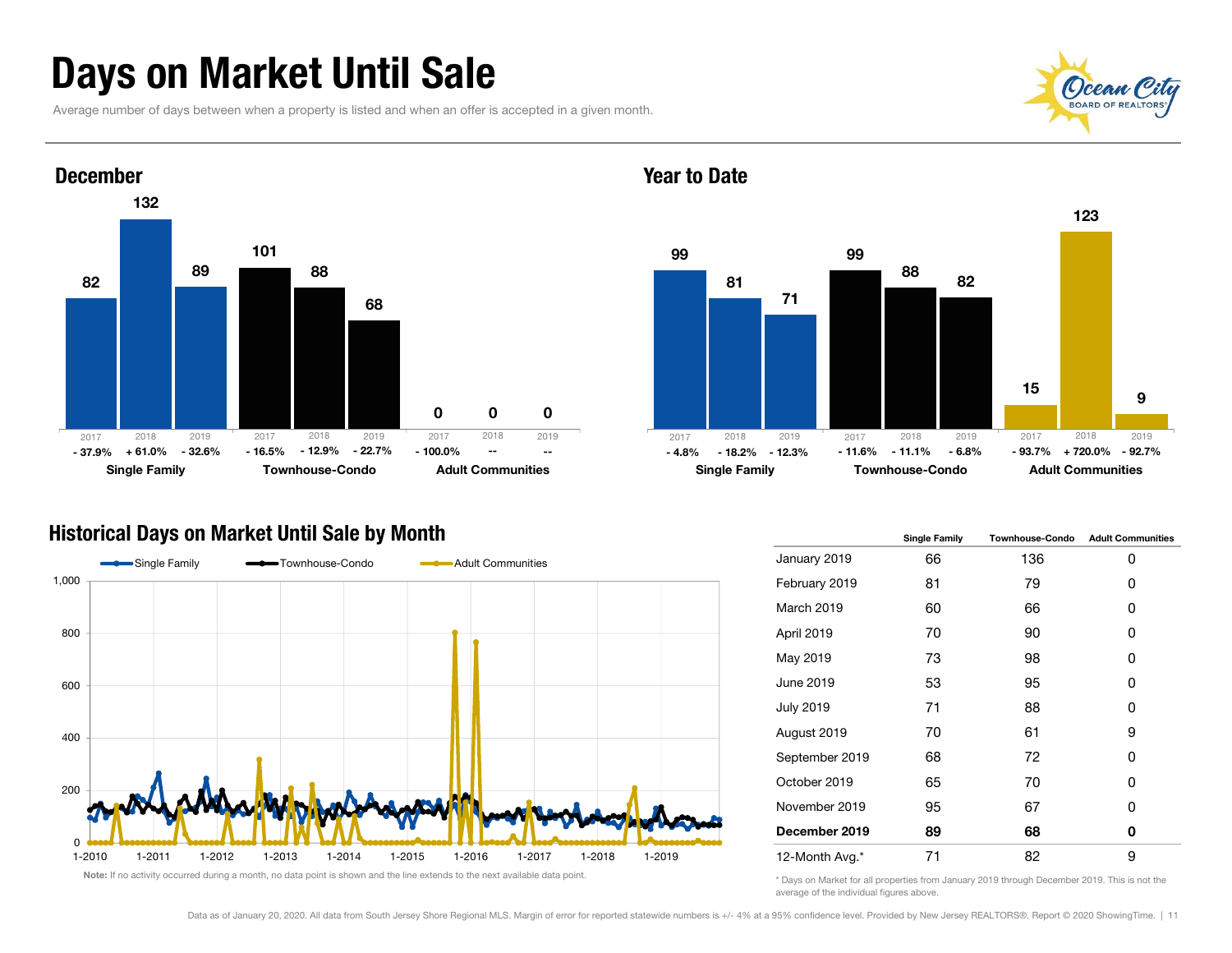# Housing Affordability Index

This index measures housing affordability for the region. For example, an index of 120 means the median household income is 120% of what is necessary to qualify for the median-priced home under prevailing interest rates. A higher number means greater affordability.





#### Year to Date



#### Historical Housing Affordability Index by Month



|                   | <b>Single Family</b> | <b>Townhouse-Condo</b> | <b>Adult Communities</b> |  |  |
|-------------------|----------------------|------------------------|--------------------------|--|--|
| January 2019      | 50                   | 66                     | 0                        |  |  |
| February 2019     | 46                   | 72                     | 0                        |  |  |
| <b>March 2019</b> | 32                   | 72                     | 0                        |  |  |
| April 2019        | 51                   | 68                     | 0                        |  |  |
| May 2019          | 52                   | 67                     | 0                        |  |  |
| June 2019         | 45                   | 66                     | 0                        |  |  |
| <b>July 2019</b>  | 38                   | 74                     | 0                        |  |  |
| August 2019       | 45                   | 67                     | 0                        |  |  |
| September 2019    | 35                   | 62                     | 0                        |  |  |
| October 2019      | 43                   | 59                     | 0                        |  |  |
| November 2019     | 52                   | 68                     | 0                        |  |  |
| December 2019     | 45                   | 67                     | 0                        |  |  |
| 12-Month Avg.*    | 45                   | 67                     | 0                        |  |  |

\* Affordability Index for all properties from January 2019 through December 2019. This is not the average of the individual figures above.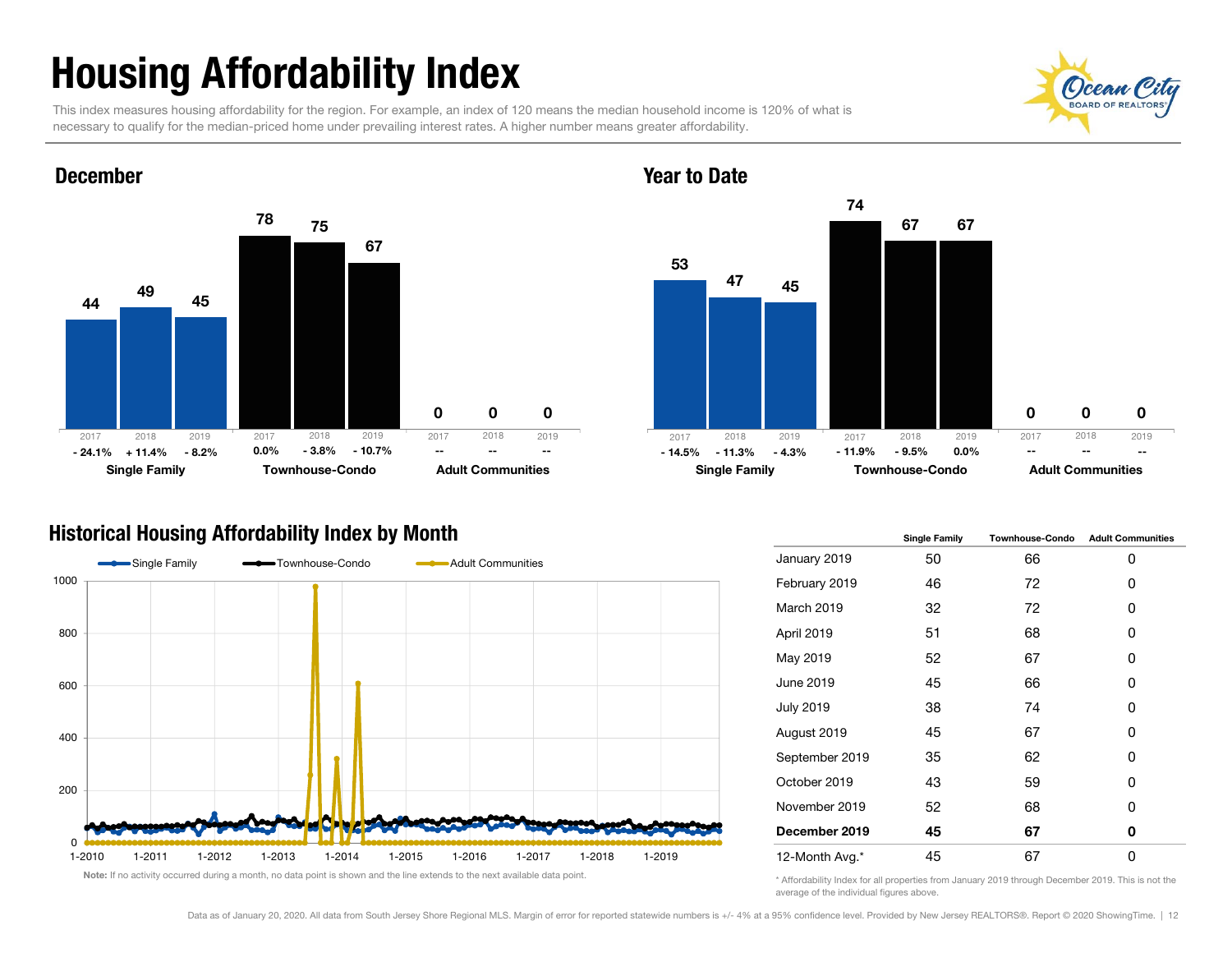### Inventory of Homes for Sale

The number of properties available for sale in active status at the end of a given month.

# **OCEAN Ci**

#### December



#### Historical Inventory of Homes for Sale by Month



|                  | <b>Single Family</b> | <b>Townhouse-Condo</b> | <b>Adult Communities</b> |  |  |
|------------------|----------------------|------------------------|--------------------------|--|--|
| January 2019     | 224                  | 599                    | 1                        |  |  |
| February 2019    | 235                  | 623                    | 0                        |  |  |
| March 2019       | 231                  | 615                    | 0                        |  |  |
| April 2019       | 230                  | 607                    | 0                        |  |  |
| May 2019         | 232                  | 576                    | 0                        |  |  |
| June 2019        | 232                  | 557                    | 1                        |  |  |
| <b>July 2019</b> | 220                  | 538                    | 0                        |  |  |
| August 2019      | 213                  | 542                    | 0                        |  |  |
| September 2019   | 212                  | 559                    | 0                        |  |  |
| October 2019     | 214                  | 550                    | 0                        |  |  |
| November 2019    | 207                  | 507                    | 0                        |  |  |
| December 2019    | 205                  | 476                    | 0                        |  |  |
| 12-Month Avg.    | 221                  | 562                    | 0                        |  |  |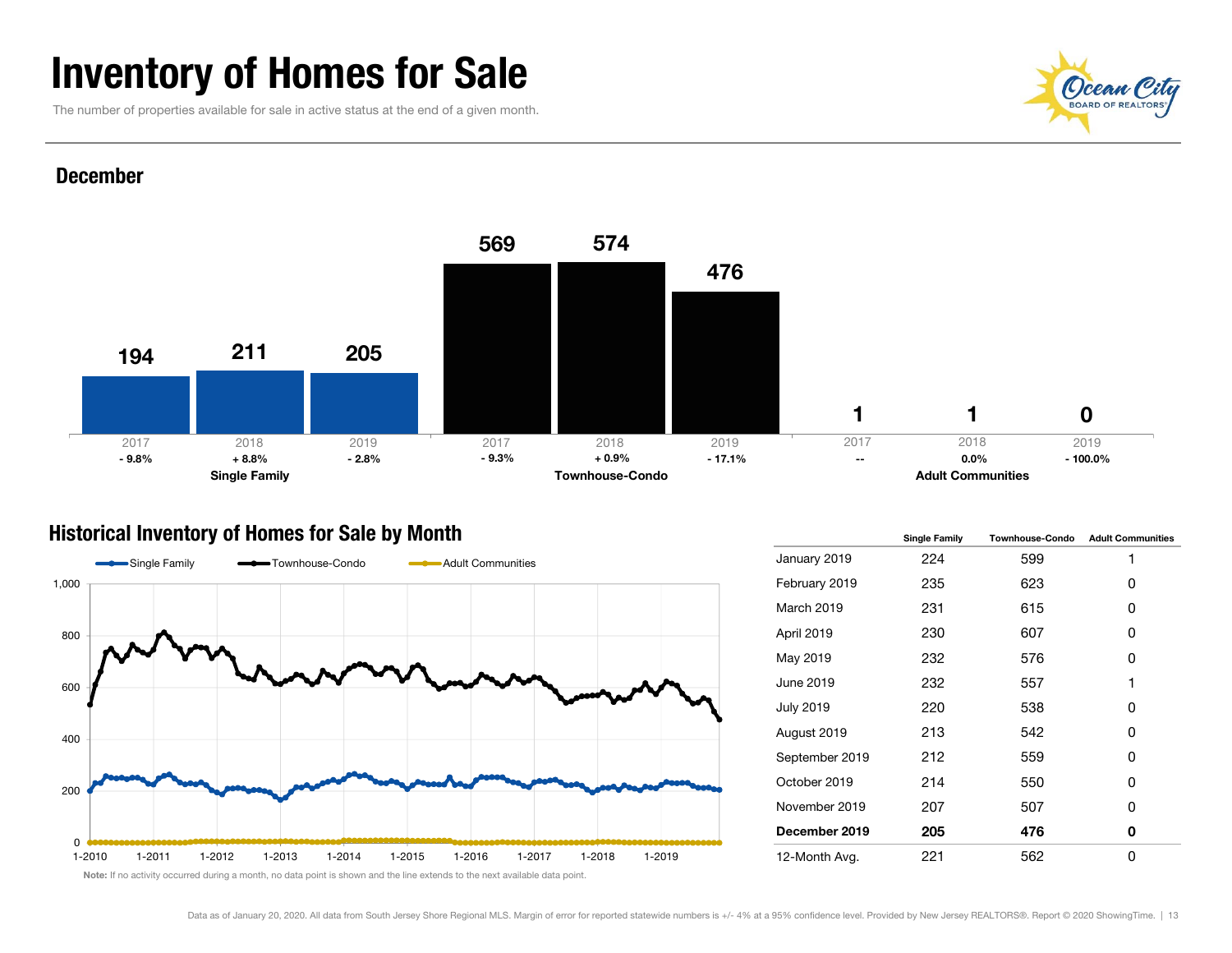### Months Supply of Inventory

The inventory of homes for sale at the end of a given month, divided by the average monthly pending sales from the last 12 months.

### (C)cean BOARD OF REALT

#### December



#### Historical Months Supply of Inventory by Month



|                  | <b>Single Family</b> | <b>Townhouse-Condo</b> | <b>Adult Communities</b> |  |  |
|------------------|----------------------|------------------------|--------------------------|--|--|
| January 2019     | 11.0                 | 10.4                   | 1.0                      |  |  |
| February 2019    | 11.3                 | 11.2                   | 0.0                      |  |  |
| March 2019       | 11.0                 | 11.0                   | 0.0                      |  |  |
| April 2019       | 11.2                 | 10.8                   | 0.0                      |  |  |
| May 2019         | 11.4                 | 10.0                   | 0.0                      |  |  |
| June 2019        | 11.6                 | 9.6                    | 1.0                      |  |  |
| <b>July 2019</b> | 10.8                 | 9.1                    | 0.0                      |  |  |
| August 2019      | 10.6                 | 9.0                    | 0.0                      |  |  |
| September 2019   | 10.2                 | 9.2                    | 0.0                      |  |  |
| October 2019     | 10.1                 | 8.7                    | 0.0                      |  |  |
| November 2019    | 9.7                  | 7.9                    | 0.0                      |  |  |
| December 2019    | 9.6                  | 7.4                    | 0.0                      |  |  |
| 12-Month Avg.*   | 10.7                 | 9.5                    | 1.8                      |  |  |

\* Months Supply for all properties from January 2019 through December 2019. This is not the average of the individual figures above.